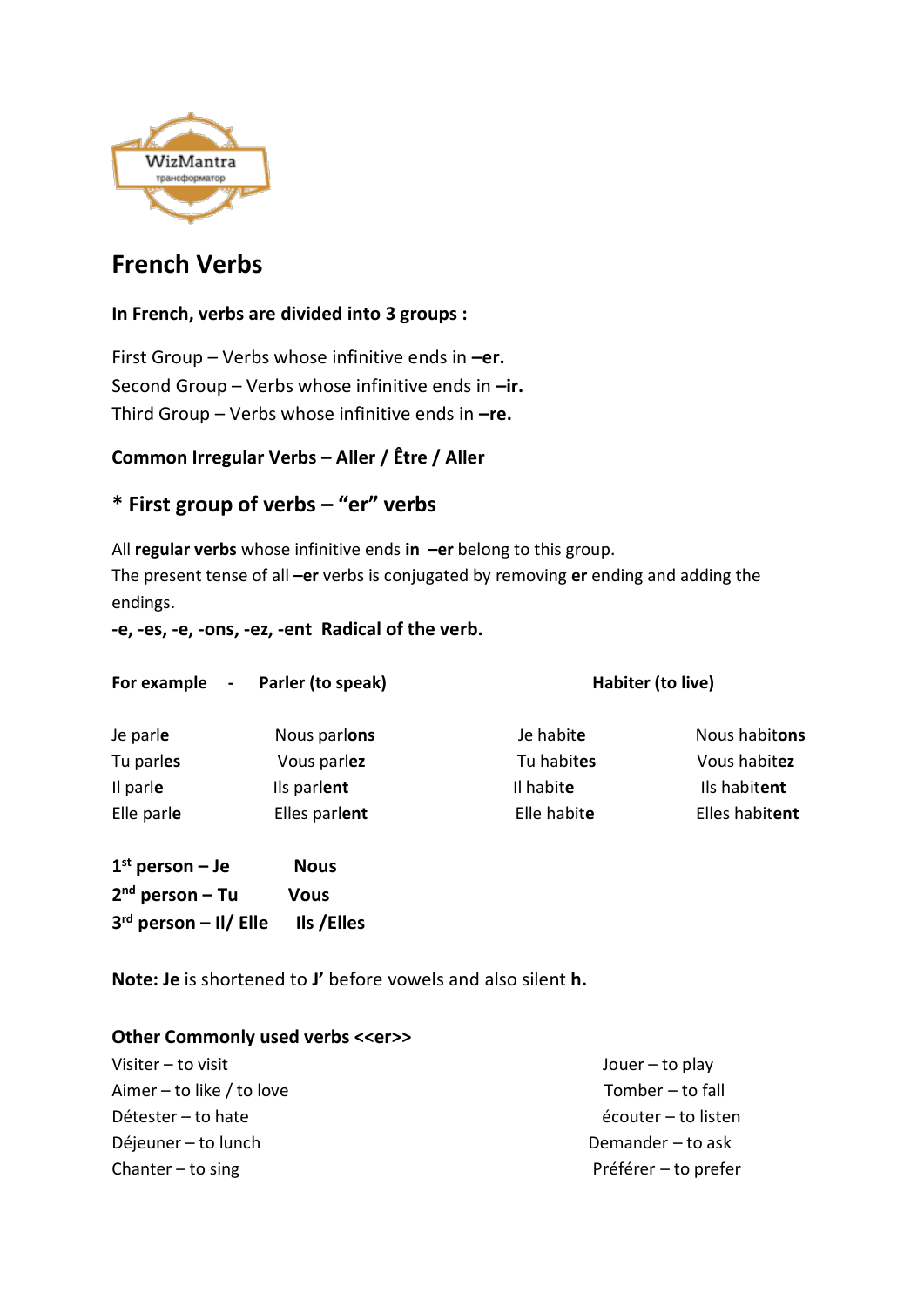Inviter – to invite **EXECUTE:** Regarder – to look at/ to watch Marcher – to walk Travailler – to work

# **\* Second group of verbs – "ir" verbs**

All **regular verbs** whose infinitive ends in **–ir** belong to this group.

The present tense of all **–ir** verbs is conjugated by removing **-ir** ending and adding the endings.

**-is, -is, -it, -issons, -issez, -issent Radical of the verb.**

|                        | For example - Finir (to finish)  | Choisir (to choose)        |                                      |
|------------------------|----------------------------------|----------------------------|--------------------------------------|
| Je finis               | Nous finissons                   | Je choisis                 | Nous choisissons                     |
| Tu finis               | Vous finissez                    | Tu choisis                 | Vous choisissez                      |
| Il finit<br>Elle finit | Ils finissent<br>Elles finissent | Il choisit<br>Elle choisit | Ils choisissent<br>Elles choisissent |
|                        |                                  |                            |                                      |

Other regular –ir verbs

Agir – to act Remplir – to fill

Abolir –to abolish Réussir – to succeed Établir – to establish Grossir – to gain weight

### **Third group of verbs – "re" verbs**

All **regular verbs** whose infinitive ends in **–re** belong to this group. The present tense of all –re verbs is conjugated by removing -ir ending and adding the endings.

**-s, -s, -, -ons, -ez, -ent Radical of the verb.**

|             | For example - attendre (to wait) | Vendre (to sell) |               |
|-------------|----------------------------------|------------------|---------------|
| Je attends  | Nous attendons                   | Je vends         | Nous vendons  |
| Tu attends  | Vous attendez                    | Tu vends         | Vous vendez   |
| Il attend   | Ils attendent                    | Il vend          | Ils vendent   |
| Elle attend | Elles attendent                  | Elle vend        | Elles vendent |